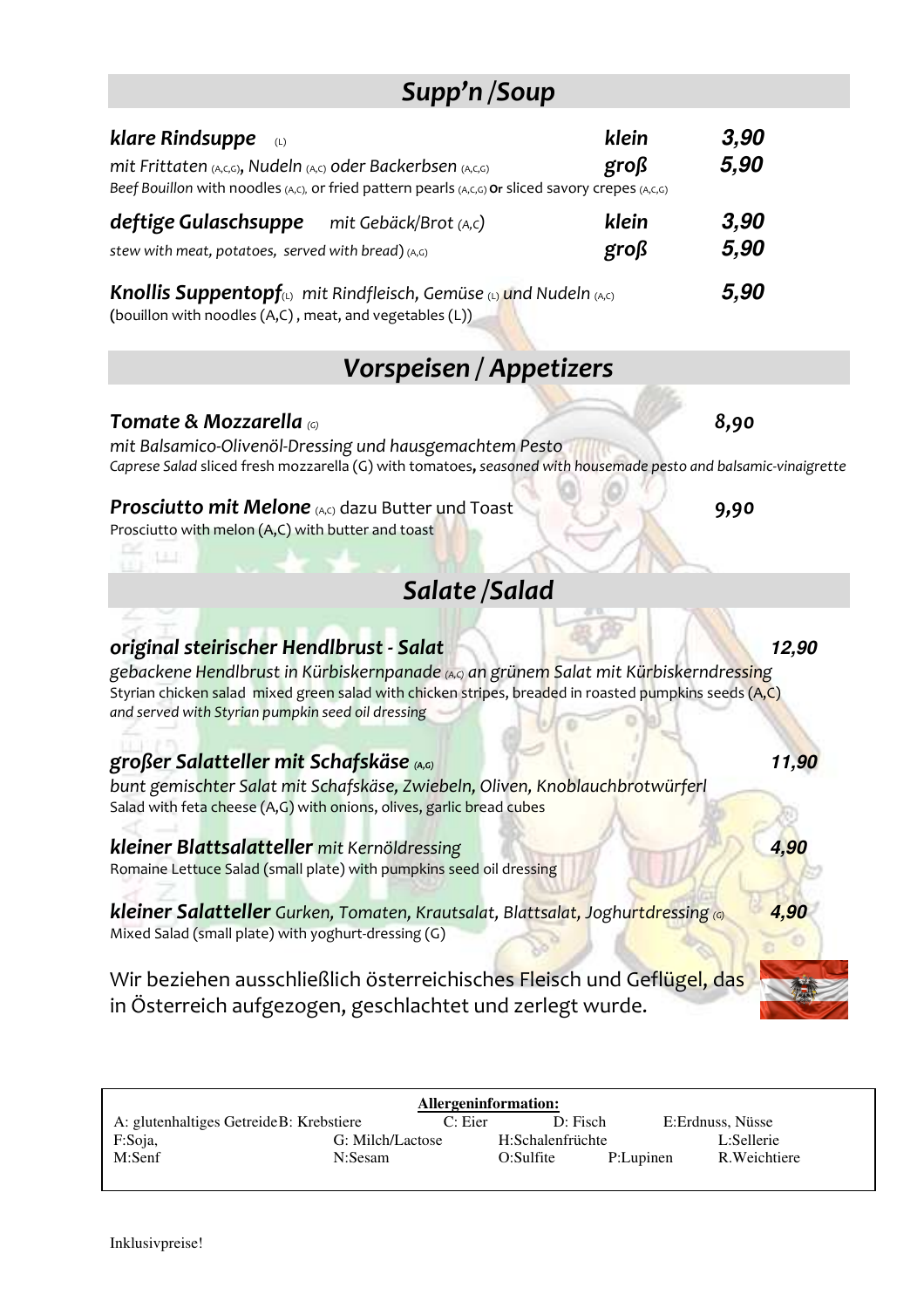# *Hauptspeisen /Hot dishes*

| Rindersteak von der Beiried sous vide gegart (250gr)                                                                                                                                        | 23,90 |
|---------------------------------------------------------------------------------------------------------------------------------------------------------------------------------------------|-------|
| mit Portweinjus $\omega$ und Kroketten                                                                                                                                                      |       |
| Beefsteak sous vide (250gr) with Portwinesauce and croquets                                                                                                                                 |       |
| Pfeffersteak von der Rinderhüfte (250gr)                                                                                                                                                    | 22,90 |
| mit kräftiger Pfefferrahmsauce (G) und Erdäpfelecken                                                                                                                                        |       |
| Pepper Steak from point steak, point part of a beef steak with hefty pepper cream sauce (G) and wedges                                                                                      |       |
| S'Reindl (A,C,G) zarte, gegrillte Schweinefilets                                                                                                                                            | 17,90 |
| in würziger Champignonrahmsauce mit hausgemachten Nockerln, im Reindl serviert<br>S'Reindl (A,C,G) (grilled Pork Tenderloin) dished up in a pan with homemade dumplings and mushrooms sauce |       |
| Wiener Schnitzel (A,C,G) vom Schwein oder Hendl                                                                                                                                             | 14,90 |
| mit Petersilienerdäpfel und Preiselbeeren                                                                                                                                                   |       |
| Wiener Schnitzel (A,C,G)(pork or chicken escallop "Viennese style")served with parsley potatoes and cranberries                                                                             |       |
| Hendlbrust "Asiatisch"                                                                                                                                                                      | 13,90 |
| mit gebratenem Gemüse, in Kokosmilch gegart (F,G) dazu Langkornreis (Mild oder Scharf)                                                                                                      |       |
| Chicken Breast "Asia" with vegetables, coconut-milk (F,G), and rice (mild or hot)                                                                                                           |       |
| gegrilltes Putensteak mit Petersilienpesto und Mozzarella(C) gratiniert                                                                                                                     | 14,90 |
| dazu Bandnudeln (A,c) mit Parmesanbutter (c) und Balsamico-Glace                                                                                                                            |       |
| Grilled Turkey Steak garnished with parsley pesto sauce and mozzarella (G) cheese, served with<br>noodles (A,C) and butter parmesan (G)                                                     |       |
| Österreichische Schmankerl                                                                                                                                                                  |       |
|                                                                                                                                                                                             |       |
| <b>Kärntner Kasnudeln</b> (A,G) große Nudeltaschen mit originaler Topfen-Erdäpfel-Fülle                                                                                                     | 12,90 |
| dazu braune Butter (dauert a bissal)<br><b>Portion zum Probieren</b><br>Kasnudeln (A,G) served with melted butter, (Pasta Cases typical filled with cottage cheese)                         | 4,90  |
| Bergsteigernudeln (A) große Nudeltaschen mit deftiger Fleischfülle                                                                                                                          | 13,90 |
| serviert mit zerlassenem Schmalz (G) (dauert a bissal)<br><b>Portion zum Probieren</b>                                                                                                      | 5,20  |
| Bergsteigernudeln (A) served with lard (Pasta Cases filled with minced pork meat)                                                                                                           |       |
| Knollis Gröstl im Pflandl Erdäpfel, Wurst, Zwiebel, Spiegelei (c)                                                                                                                           | 10,90 |
| (popular fry-up, sausage, onions, a few herbs roasted together in a pan, served with egg - sunny side up (C)                                                                                |       |
| <b>original Steirerkasnockerl (A,C,G) im Pfandl</b>                                                                                                                                         | 11,90 |
| mit kräftigem Ennstaler Sauermilchkäse, serviert mit Sauerkraut                                                                                                                             |       |
| popular mini cheese dumplings, pan-roasted with strong, aromatic Styrian cheese)                                                                                                            |       |
| ${\sf Spindtnocken}$ $_{(A,G)}$ in Parmesanbutter geschwenkt                                                                                                                                | 11,90 |
| an grünem Salat mit Kernöldressing                                                                                                                                                          |       |
| spinach dumplings sautéed in parmesan                                                                                                                                                       |       |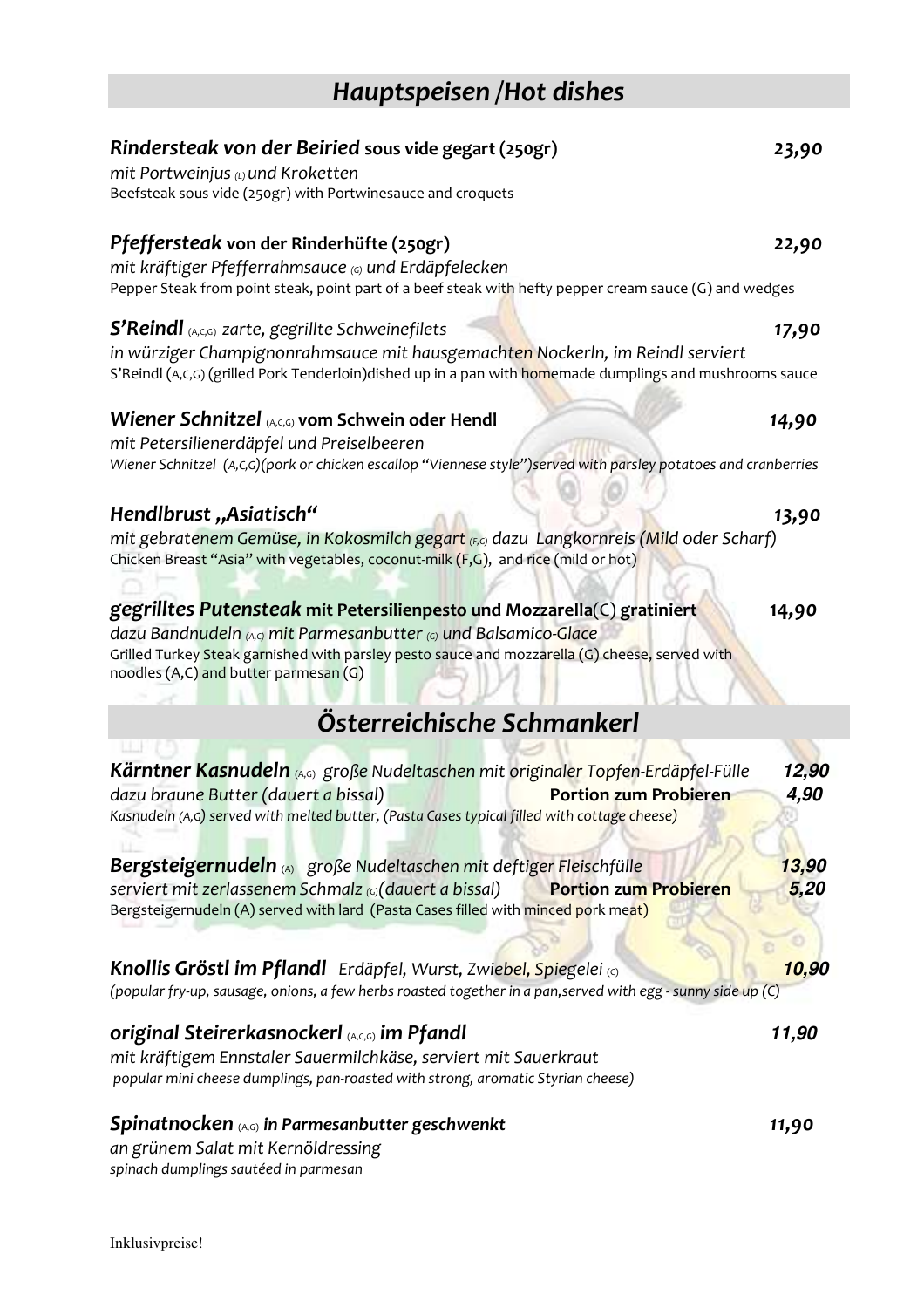# *Fisch*